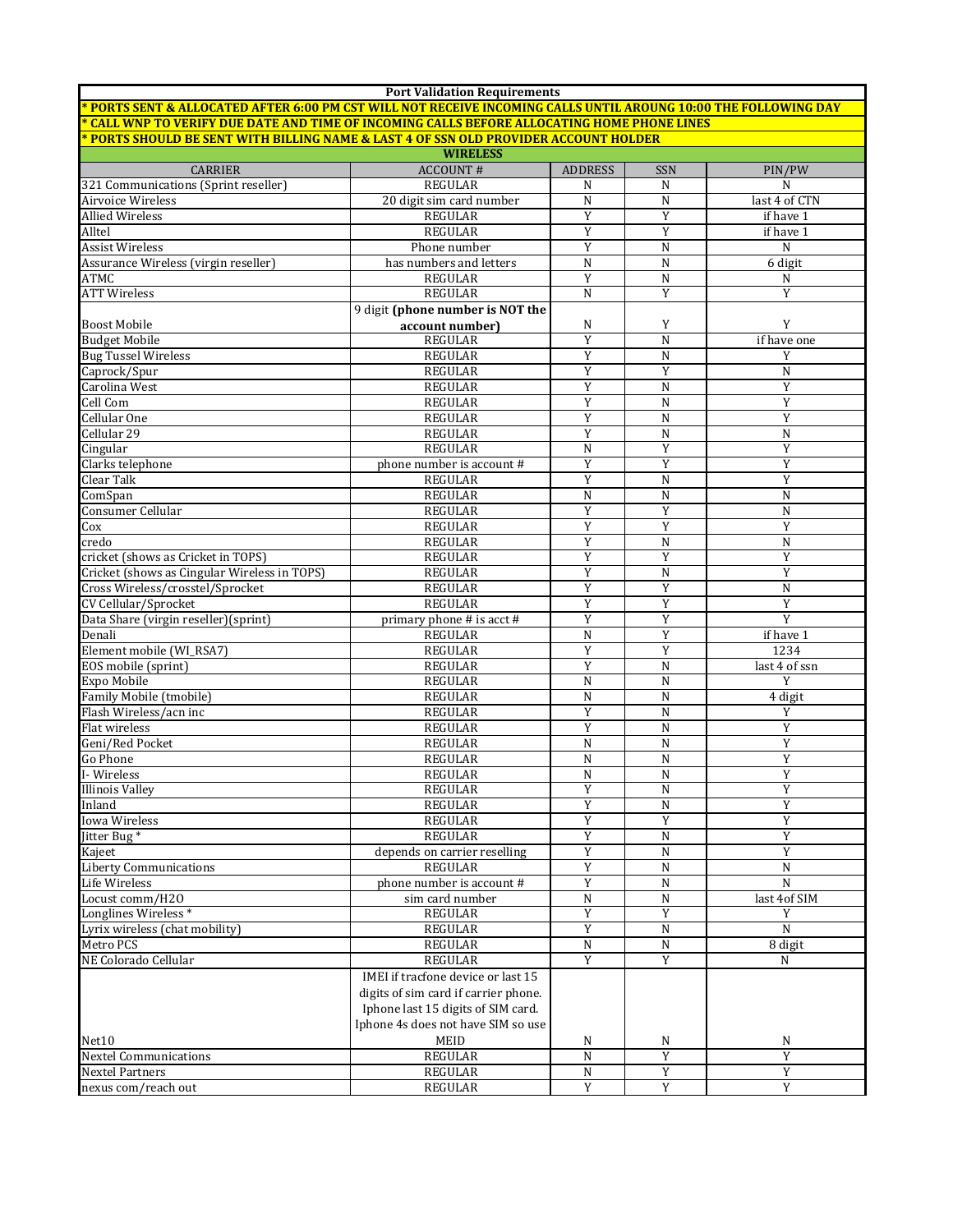|                                                         |                                                               |                     |                            | Pre paid accounts require      |  |  |  |
|---------------------------------------------------------|---------------------------------------------------------------|---------------------|----------------------------|--------------------------------|--|--|--|
|                                                         |                                                               |                     |                            | Post paid accounts ONLY        |  |  |  |
|                                                         |                                                               |                     |                            | require pin or pw if           |  |  |  |
| Ntelos / Virginia PCS                                   | REGULAR                                                       | Y                   | N                          | customer has added one         |  |  |  |
| Nex Tech                                                | <b>REGULAR</b>                                                | Y                   | $\mathbf N$                | Y                              |  |  |  |
| On Star                                                 | <b>REGULAR</b>                                                | Y                   | Y                          | N                              |  |  |  |
|                                                         |                                                               |                     |                            | last 4 of MDN, unless          |  |  |  |
| Page plus / start wireless<br>Pioneer/enid Cellular     | phone number is account #<br><b>REGULAR</b>                   | N<br>Y              | N<br>N                     | customer has reset it<br>Y     |  |  |  |
| Phoenix PCS                                             | <b>REGULAR</b>                                                | Y                   | Y                          | N                              |  |  |  |
| Pine Cellular                                           | <b>REGULAR</b>                                                | Y                   | Y                          | N                              |  |  |  |
| Pine Tel                                                | <b>REGULAR</b>                                                | Y                   | Y                          | N                              |  |  |  |
| Platinumtel                                             | <b>REGULAR</b>                                                | N                   | N                          | Y                              |  |  |  |
| Pure Talk / Telrite (ATT Reseller)                      | 2 letters followed by 10 numbers                              | Y                   | N                          | N                              |  |  |  |
| <b>Reach Out Wireless</b>                               | <b>REGULAR</b>                                                | Y                   | Y                          | Y                              |  |  |  |
| <b>Ready Wireless</b>                                   | depends on device                                             | N                   | N                          | Y                              |  |  |  |
| Republic Wireless(same as Ymax wireline)                | phone number is account #                                     | N                   | N                          | billing zip                    |  |  |  |
|                                                         |                                                               |                     |                            | last 4 of MDN, unless          |  |  |  |
| <b>ROK Mobile</b>                                       | phone number is account #                                     | Y                   | N                          | customer has reset it          |  |  |  |
| Safe Link                                               | <b>IMEI</b>                                                   | N                   | N                          | N                              |  |  |  |
| SelectTel (Verizon Reseller)                            | phone number is account #                                     | N                   | N                          | Y                              |  |  |  |
| simple mobile (tmobile wholesale)                       | <b>REGULAR</b>                                                | Y                   | N                          | Y                              |  |  |  |
| Sprint PCS                                              | <b>REGULAR</b>                                                | N                   | N                          | Y                              |  |  |  |
| Solavei                                                 | <b>REGULAR</b>                                                | Y                   | $\mathbf N$                | Y                              |  |  |  |
| stand up wireless/affinity                              | depends on device                                             | N                   | $\mathbf N$                | $\overline{Y}$                 |  |  |  |
|                                                         | IMEI if tracfone device or last 15                            |                     |                            |                                |  |  |  |
|                                                         | digits of sim card if carrier phone.                          |                     |                            |                                |  |  |  |
|                                                         | Iphone last 15 digits of SIM card.                            |                     |                            |                                |  |  |  |
|                                                         | Iphone 4s does not have SIM so use                            |                     |                            |                                |  |  |  |
| Straigt Talk                                            | MEID                                                          | N                   | N                          | N                              |  |  |  |
| Taylor Tel                                              | <b>REGULAR</b>                                                | N                   | Y                          | N                              |  |  |  |
| Telephone Service Bureau                                | <b>REGULAR</b>                                                | Y                   | N                          | Y                              |  |  |  |
| Telispire / light year                                  | <b>REGULAR</b>                                                | Y                   | N                          | N                              |  |  |  |
| Terra Com                                               | phone number is account #                                     | Y                   | N                          | N                              |  |  |  |
| Ting (Sprint reseller)                                  | <b>REGULAR</b>                                                | Y                   | N                          | Y                              |  |  |  |
| T-Mobile Wireless                                       | <b>REGULAR</b>                                                | N                   | Y                          | Y                              |  |  |  |
| T-Mobile Wireless Pre Paid                              | phone number is account #                                     | N                   | N                          | Y                              |  |  |  |
|                                                         | IMEI if tracfone device or last 15                            |                     |                            |                                |  |  |  |
|                                                         | digits of sim card if carrier phone.                          |                     |                            |                                |  |  |  |
|                                                         | Iphone last 15 digits of SIM card.                            |                     |                            |                                |  |  |  |
|                                                         | Iphone 4s does not have SIM so use                            |                     |                            |                                |  |  |  |
| <b>Total Wireless</b>                                   | <b>MEID</b>                                                   | N                   | N                          | N                              |  |  |  |
|                                                         | IMEI if tracfone device or last 15                            |                     |                            |                                |  |  |  |
|                                                         | digits of sim card if carrier phone.                          |                     |                            |                                |  |  |  |
|                                                         | Iphone last 15 digits of SIM card.                            |                     |                            |                                |  |  |  |
|                                                         | Iphone 4s does not have SIM so use                            |                     |                            |                                |  |  |  |
| Tracfone                                                | MEID                                                          | N                   | N                          | N                              |  |  |  |
| Ultra Mobile(tmobile wholesale)                         | <b>REGULAR</b>                                                | Y                   | N                          | Y                              |  |  |  |
| Valliant Telephone                                      | REGULAR                                                       | ${\bf N}$           | ${\bf N}$                  | $\overline{Y}$                 |  |  |  |
| Verizon Wireless                                        | <b>REGULAR</b>                                                | N                   | Y                          | Y<br>Y, last 4 of MDN will not |  |  |  |
| Verizon Wireless Prepaid                                |                                                               |                     | Y                          | work                           |  |  |  |
|                                                         | phone number is account #<br>9 digit (phone number is NOT the | N                   |                            |                                |  |  |  |
|                                                         | account number)                                               |                     |                            |                                |  |  |  |
| Virgin Mobile                                           |                                                               | N                   | N                          | 6 digit                        |  |  |  |
| <b>Working Assetts</b>                                  | <b>REGULAR</b><br>phone number is account #                   | $\overline{Y}$<br>Y | $\mathbf N$<br>$\mathbf N$ | N<br>$\mathbf N$               |  |  |  |
| Yourtel America                                         | <b>WIRELINE (Home Phones)</b>                                 |                     |                            |                                |  |  |  |
| <b>REQUESTED DUE DATE SHOULD BE 3 BUSINESS DAYS OUT</b> |                                                               |                     |                            |                                |  |  |  |
| <b>CARRIER</b>                                          | <b>ACCOUNT#</b>                                               | <b>ADDRESS</b>      | <b>SSN</b>                 | PIN/PW                         |  |  |  |
| Adams Telephone Cooperative                             | <b>REGULAR</b>                                                | Y                   | N                          | N                              |  |  |  |
| Bandwidth/Google Voice                                  | Phone Number                                                  | Y                   | $\mathbf N$                | Y                              |  |  |  |
| Bell South (ATT home phone)                             | Phone Number                                                  | $\overline{Y}$      | $\overline{N}$             | $\overline{N}$                 |  |  |  |
| <b>Brooks Fiber</b>                                     | <b>REGULAR</b>                                                | Y                   | N                          | N                              |  |  |  |
| Century Link                                            | <b>REGULAR</b>                                                | Y                   | ${\bf N}$                  | if account has one             |  |  |  |
| Charter                                                 |                                                               |                     |                            |                                |  |  |  |
|                                                         | <b>REGULAR</b>                                                | Y                   | ${\bf N}$                  | N                              |  |  |  |
| Choice One (Vonage)                                     | <b>REGULAR</b>                                                | Y                   | N<br>$\mathbf Y$           | N<br>Y                         |  |  |  |